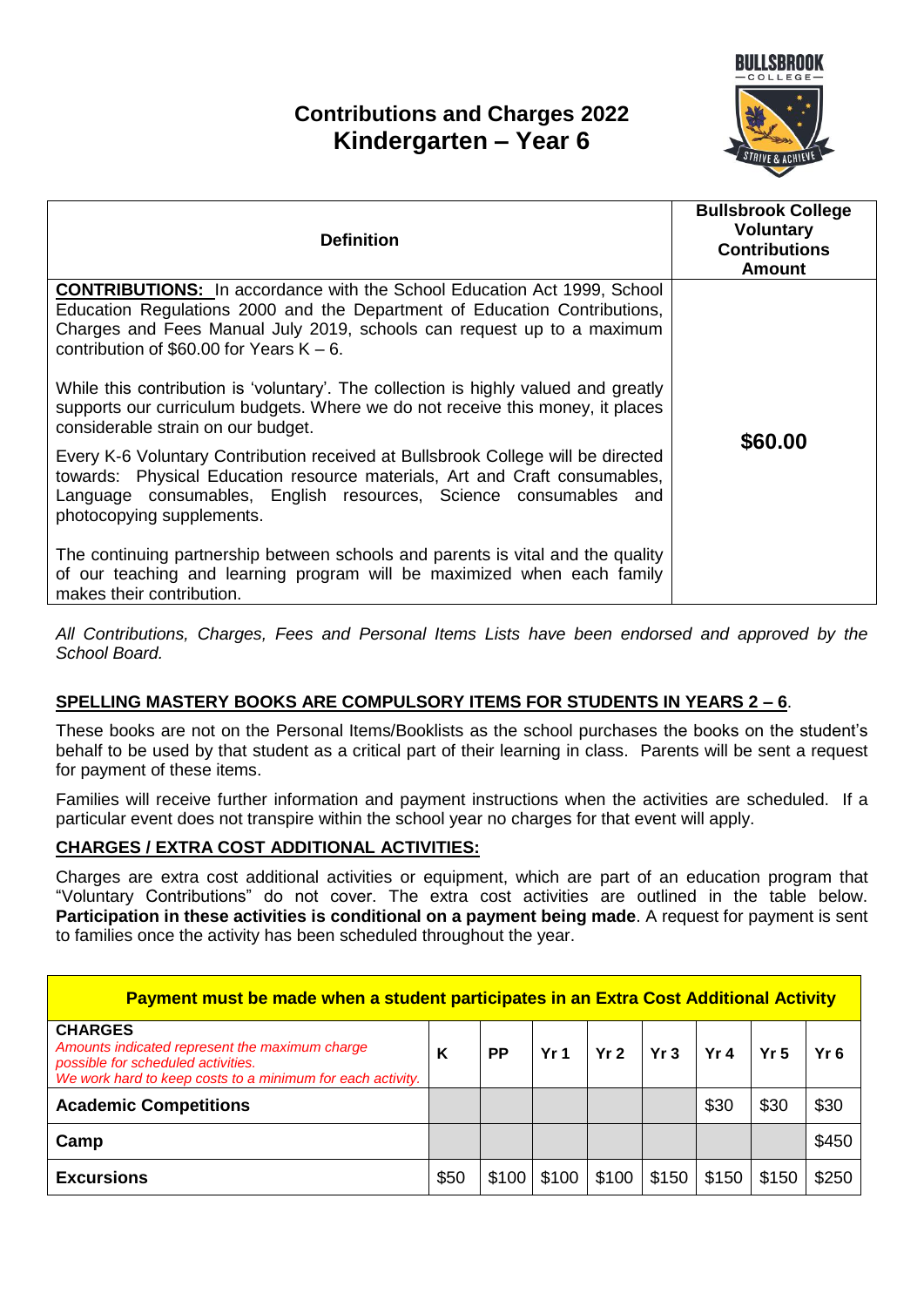| <b>CHARGES</b> continued                                                                 | K                                                       | <b>PP</b> | Yr <sub>1</sub> | Yr <sub>2</sub> | Yr3  | Yr 4 | Yr <sub>5</sub> | Yr <sub>6</sub> |
|------------------------------------------------------------------------------------------|---------------------------------------------------------|-----------|-----------------|-----------------|------|------|-----------------|-----------------|
| In Term Swimming                                                                         |                                                         | \$60      | \$60            | \$60            | \$60 | \$60 | \$60            | \$60            |
| <b>Incursions</b>                                                                        | \$50                                                    | \$50      | \$50            | \$50            | \$50 | \$50 | \$50            | \$50            |
| <b>Individual and Class Photos</b><br>"Academy Photography"                              | Total cost is dependent on individual and family orders |           |                 |                 |      |      |                 |                 |
| <b>Interschool Sport</b>                                                                 |                                                         |           | \$30            | \$30            | \$30 | \$30 | \$30            | \$30            |
| <b>Music Excursion/Uniforms</b>                                                          |                                                         |           |                 |                 |      | \$70 | \$70            | \$70            |
| <b>Musical Instrument Hire</b>                                                           | \$200 per participating student                         |           |                 |                 |      |      |                 |                 |
| <b>PEAC</b>                                                                              |                                                         |           | \$10            | \$10            | \$10 | \$50 | \$215           | \$300           |
| <b>Private Music Instrumental Lessons</b><br><i>(if available)</i>                       | \$400 per participating student                         |           |                 |                 |      |      |                 |                 |
| <b>Wakakirri – Performing Arts Event</b>                                                 |                                                         |           |                 |                 | \$40 | \$40 | \$40            | \$40            |
| <b>Workbooks</b><br>(includes Workbook for Intervention Program<br>and Spelling Mastery) |                                                         |           | \$60            | \$60            | \$60 | \$60 | \$60            | \$60            |

## **VOLUNTARY ADDITIONAL REQUESTS**

#### **P & C VOLUNTARY CONTRIBUTION:**

Each year the P&C endeavours to provide the school with education resources that further support the work of the School. These funds directly benefit the students. The P&C has made it easier for all families to contribute equally setting a sum of **\$40.00 contribution per family per year.** Our P&C volunteers may also undertake additional fundraising activities during the year**.** This contribution may be paid in one sum or by instalments during the school year at your convenience

#### **LIBRARY CONTRIBUTION:**

The **\$10.00** Library Contribution is a Voluntary Request for students in Years K-12. Funds collected from Library Contributions are used to purchase new resources for the Library, and therefore benefit all students.

| <b>Description</b>                                           | Κ    | <b>PP</b> | Yr <sub>1</sub> | Yr <sub>2</sub> | Yr3  | Yr <sub>4</sub> | Yr <sub>5</sub> | $Yr$ 6 |
|--------------------------------------------------------------|------|-----------|-----------------|-----------------|------|-----------------|-----------------|--------|
| <b>P&amp;C VOLUNTARY CONTRIBUTION</b><br>per family per year | \$40 | \$40      | \$40            | \$40            | \$40 | \$40            | \$40            | \$40   |
| <b>LIBRARY CONTRIBUTION</b><br>per student per year          | \$10 | \$10      | \$10            | \$10            | \$10 | \$10            | \$10            | \$10   |

#### **REFUND OF CONTRIBUTIONS AND CHARGES**:

Parents may be entitled to a refund of any unused portion of the contributions and charges they have paid if their child transfers to another school prior to the end of the school year. Alternatively, the remaining funds can be transferred to the new school. These refunds will be arranged upon your request.

#### **STUDENT PERSONAL USE ITEMS (BOOKLISTS):**

These are the items that each student requires in order to maximize learning activities. The resources are hand-picked by teachers to ensure that all students have the correct stationery for effective participation. Some items are required every day, such as pens, pencils and exercise books, other items are used as per the timetable. The list for each year level is the recommended list of materials. Parents should also be aware that they may need to *replenish some consumable items, such as pencils, pens, glue etc throughout the year.*

Bullsbrook College has negotiated competitive prices on the lists for 2022. Parents have the option of home delivery and a "While You Wait" collection service at Campion's Malaga or Willetton stores.